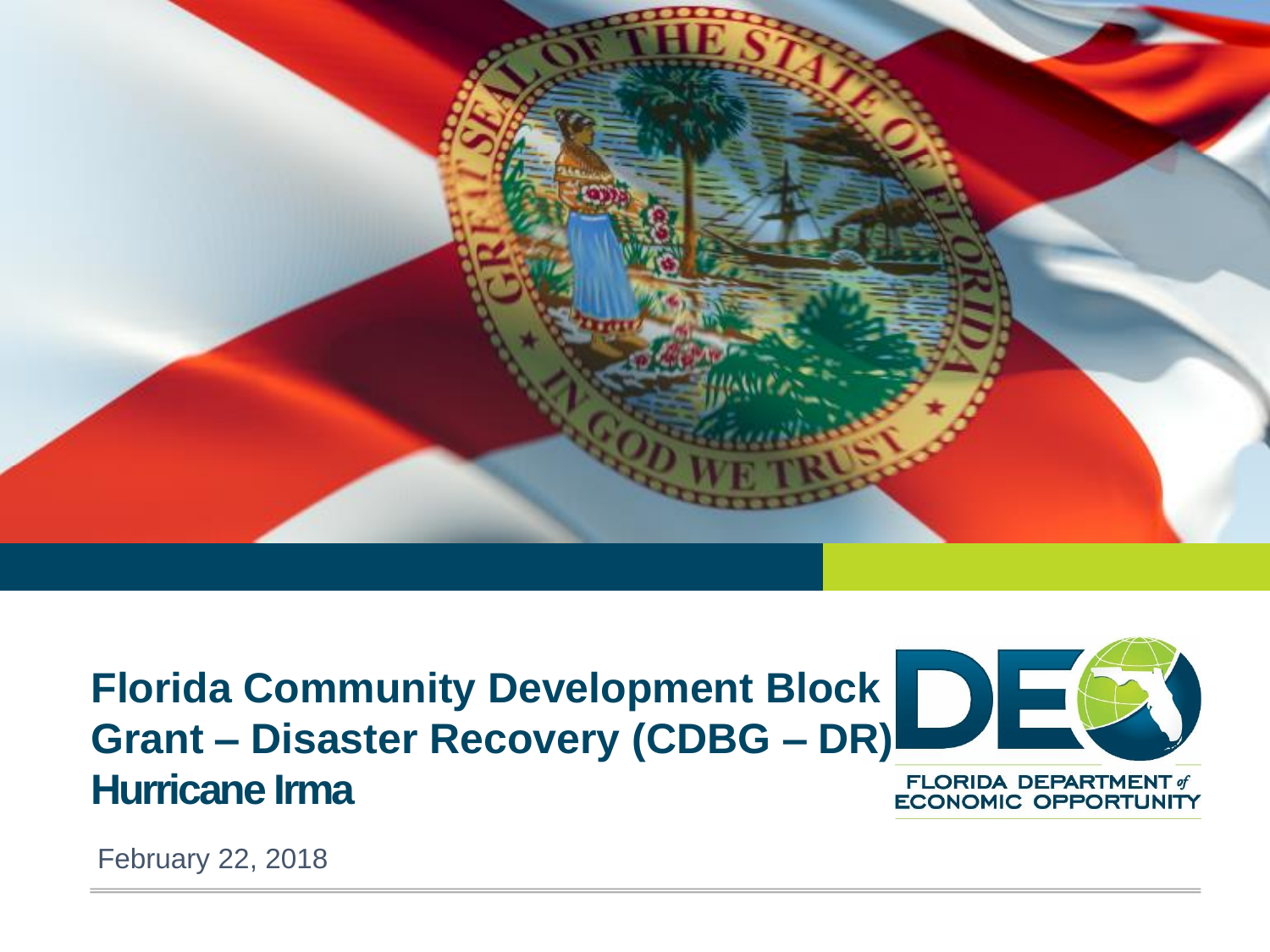- This webinar will provide:
	- o An overview of the Community Development Block Grant – Disaster Recovery (CDBG-DR) Program.
	- o A projected timeline for implementation.
	- o Highlights from the federal guidelines.
	- o What communities can expect and how to engage in the process.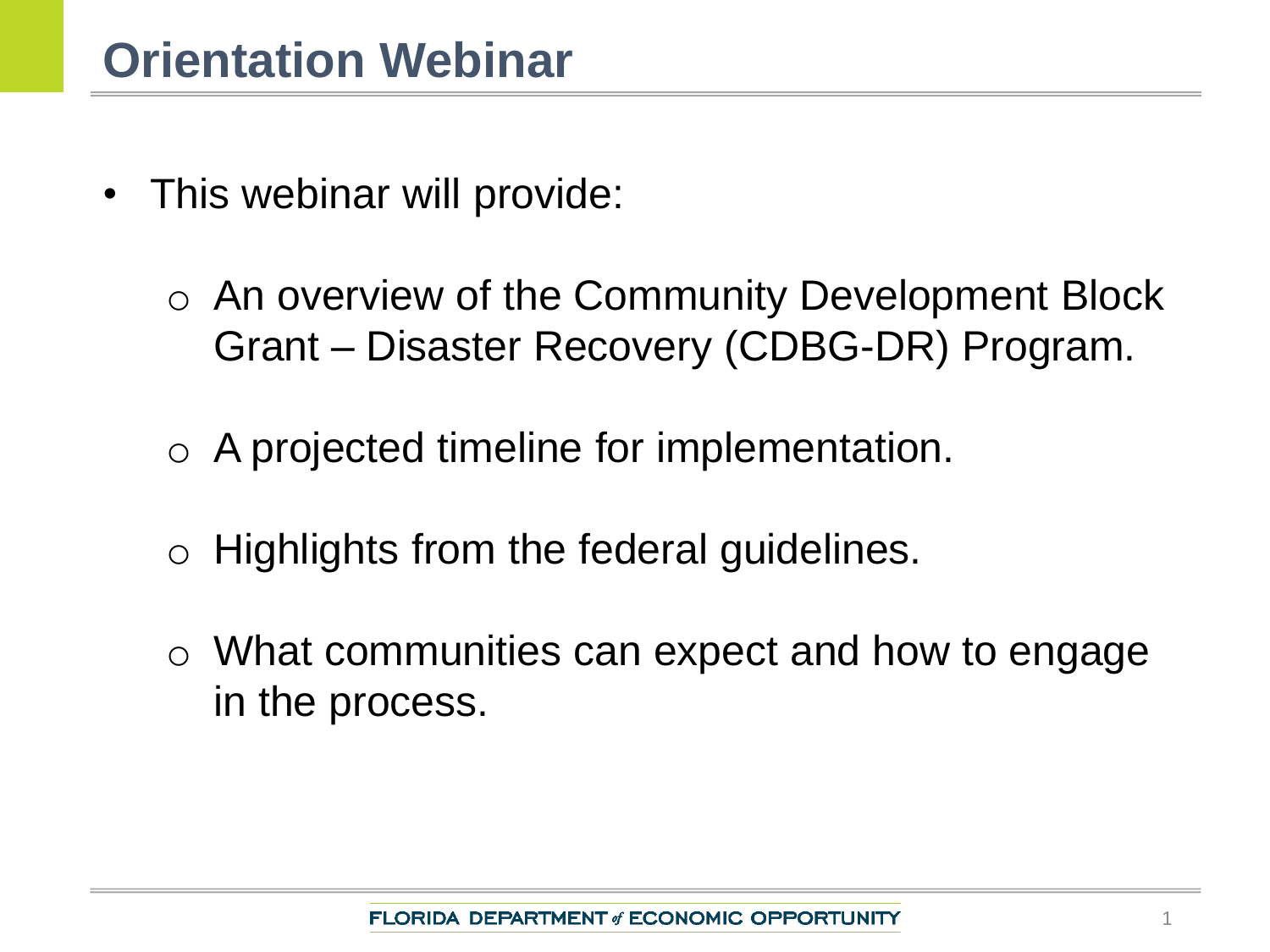### **Current Status**

- The U.S. Department of Housing and Urban Development (HUD) announced Florida will receive \$616 million in federal funding for long-term recovery from Hurricane Irma.
- The Florida Department of Economic Opportunity (DEO) continues to:
	- o Advocate on behalf of the state of Florida to HUD and to Congress.
	- o Work closely with our state and federal partners including:
		- o Florida Division of Emergency Management (DEM),
		- o Federal Emergency Management Agency (FEMA),
		- o Housing and Urban Development (HUD), and
		- o Florida Housing Finance Corporation (FHFC).
	- o Analyze data to project unmet needs in Florida.
	- o Evaluate programs that could be created or expanded.
	- Research best practices from other states.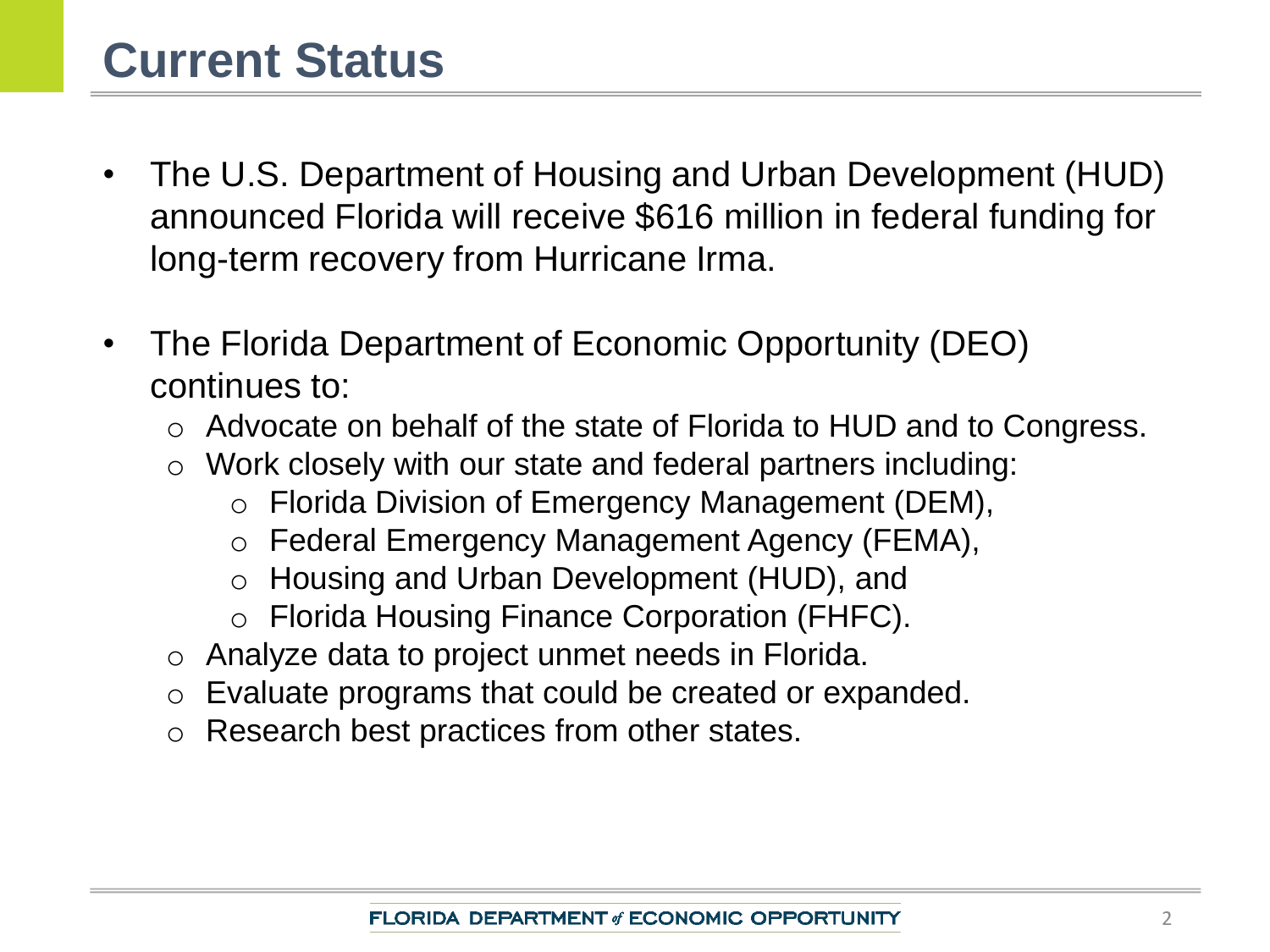### **Disaster Recovery Funding Sequence**

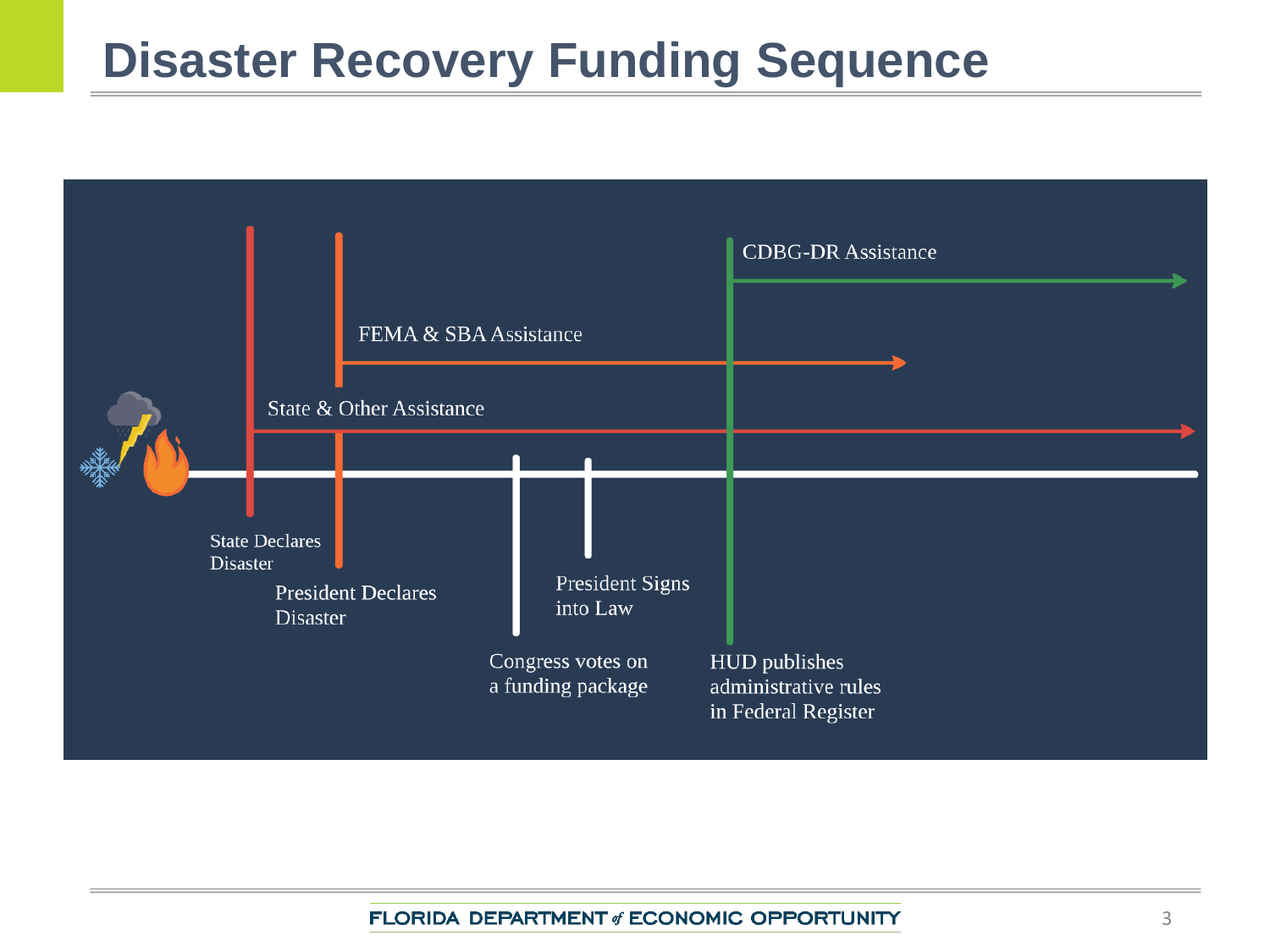### **CDBG-DR Key Federal Actions To-Date**

- **September 2017:** Congress appropriated \$7.4 billion for disaster recovery through the CDBG-DR program nationwide.
- **November 2017:** HUD announced Florida will receive approximately \$616 million of this original appropriation.
- **February 2018**: HUD released guidelines that must be followed to receive funding.
- **February 2018**: Congress appropriated an additional \$28 billion for disaster recovery to the CDBG program nationwide.
	- o Florida does not yet know how much of this additional appropriation the state will receive.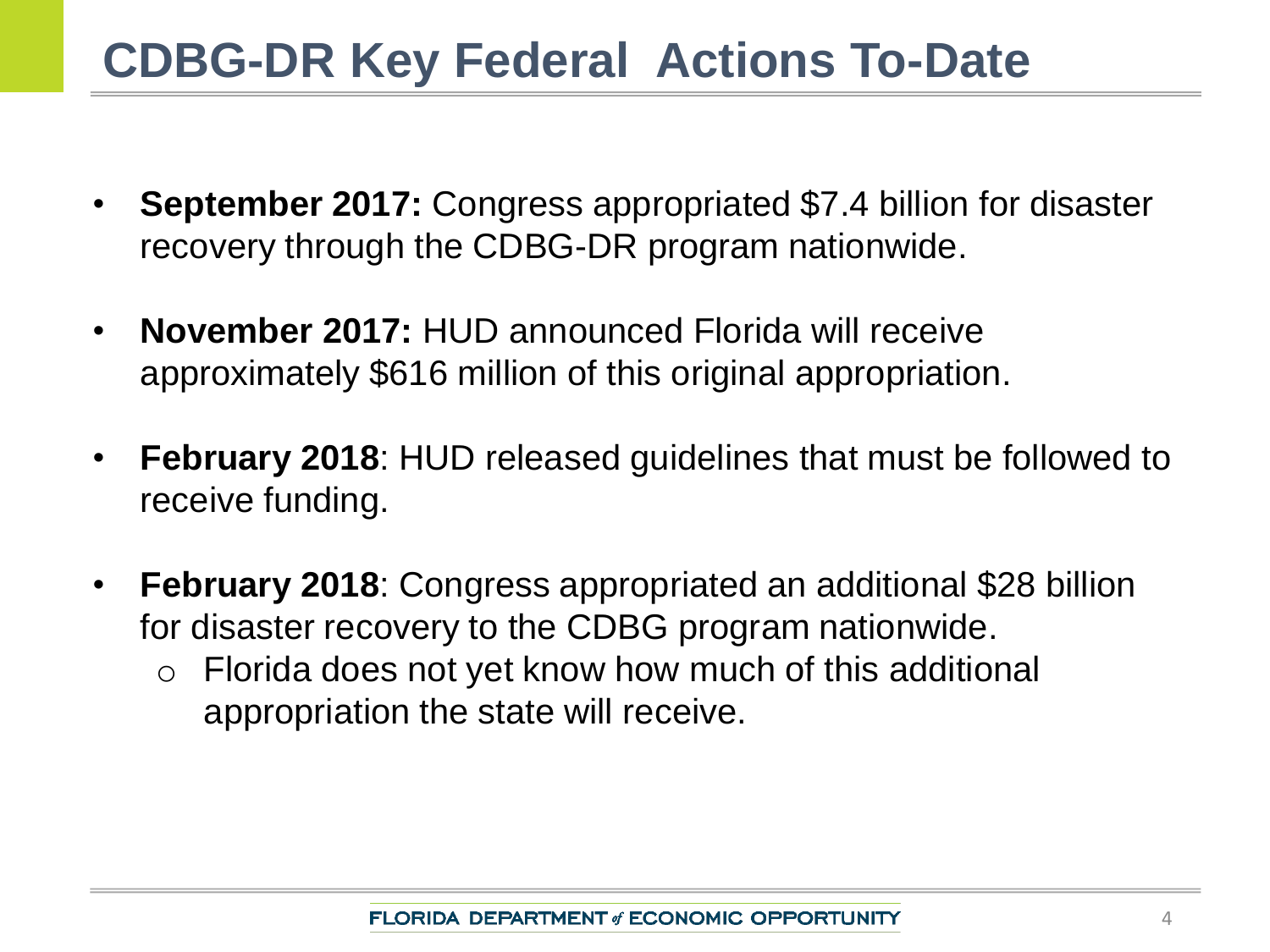### HUD released the following breakdown, based on its assessment of unmet needs in Florida.

| <b>Funding Amount</b><br>\$492,737,600 |                                                                                                                                                                                               | <b>Eligibility</b><br>Minimum that must be spent in HUD-identified "most impacted and distressed" areas:                           |                                                                                                                       |
|----------------------------------------|-----------------------------------------------------------------------------------------------------------------------------------------------------------------------------------------------|------------------------------------------------------------------------------------------------------------------------------------|-----------------------------------------------------------------------------------------------------------------------|
| (80 percent)                           | <b>Brevard County</b><br>$\blacksquare$<br><b>Broward County</b><br>$\blacksquare$<br><b>Collier County</b><br>$\blacksquare$<br><b>Duval County</b><br>п<br>Lee County<br>$\blacksquare$     | ٠<br>Miami-Dade County<br><b>Monroe County</b><br>٠<br><b>Orange County</b><br>٠<br>Polk County<br>٠<br><b>Volusia County</b><br>٠ | 32068 (Clay County)<br>٠<br>32091 (Bradford County)<br>٠<br>32136 (Flagler County)<br>٠<br>34266 (Desoto County)<br>٠ |
| \$123,184,400<br>(20 percent)          | Can be spent on state-identified "most impacted and distressed" areas that received a<br>presidential disaster for Hurricane Irma. These areas will be identified in the state's action plan. |                                                                                                                                    |                                                                                                                       |
| \$615,922,000                          | <b>TOTAL ALLOCATION</b>                                                                                                                                                                       |                                                                                                                                    |                                                                                                                       |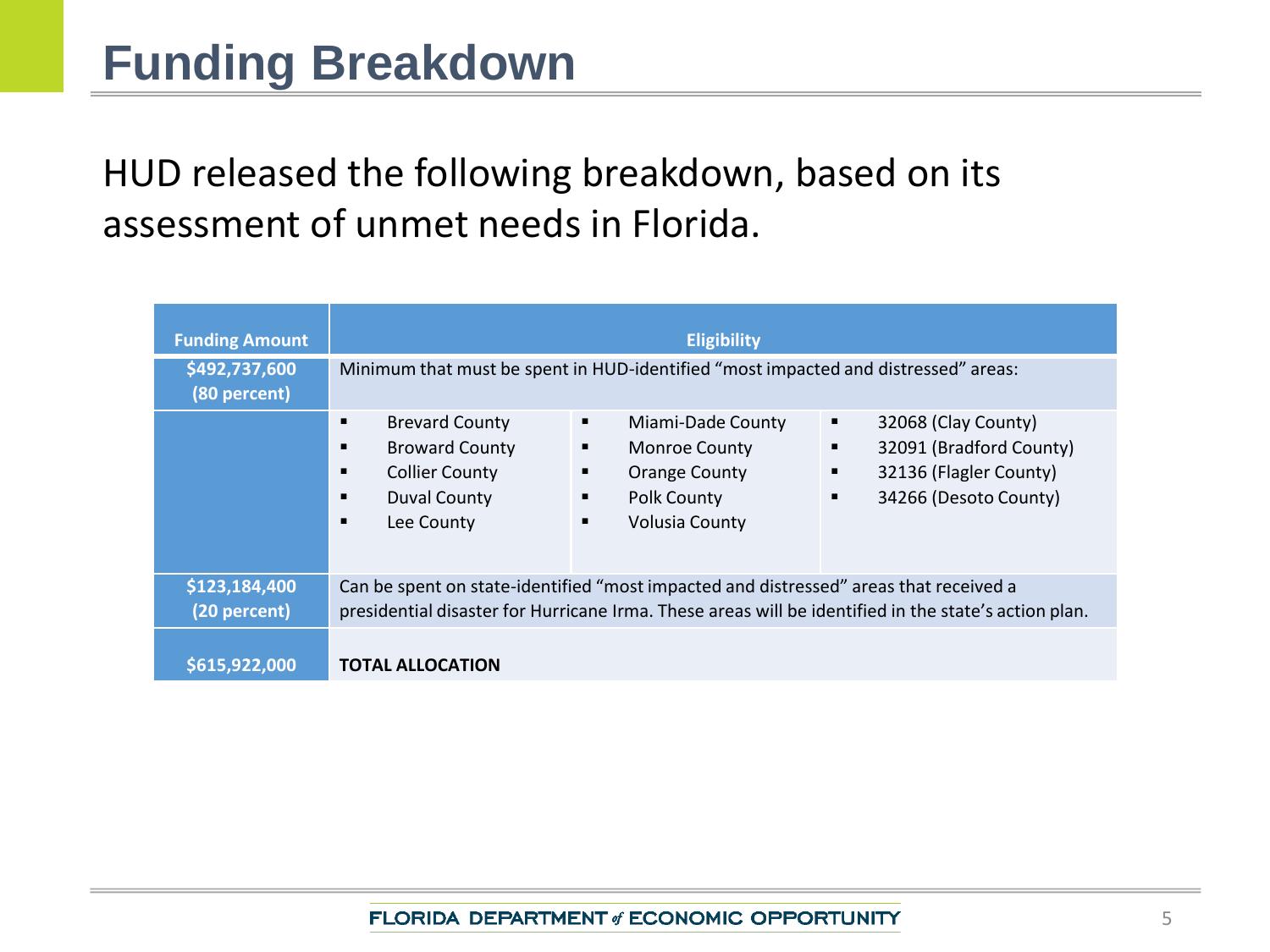# **Key Guidelines for CDBG-DR**

- Flexible funding to address community needs that remain after other state and federal assistance has been exhausted.
- The state (DEO) is the primary grantee and will prepare the action plan for HUD.
- Both non-entitlement and entitlement communities will be eligible to participate in state programs included in the action plan.
- Funds must primarily consider and address housing unmet needs.
- Funds can also be used to address unmet economic revitalization and infrastructure needs, but in doing so, the state must:
	- o Identify how housing needs will be addressed; or
	- $\circ$  How the proposed economic revitalization and infrastructure activities will contribute to long-term recovery and restoration of housing.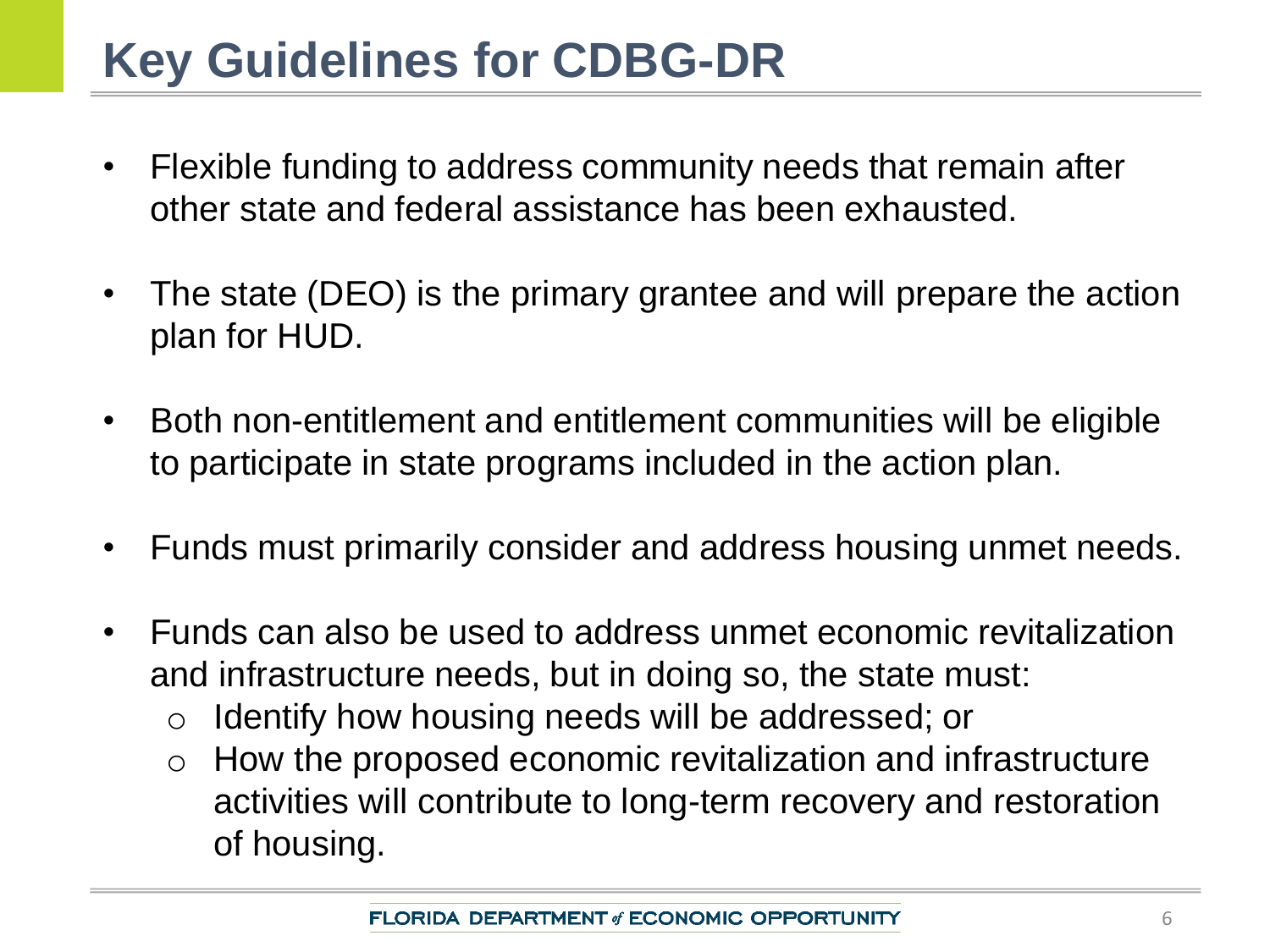### **Key Guidelines for CDBG-DR**

- Funding may be used to match other federal programs, if the project meets the eligibility requirements for CDBG-DR. This can include the FEMA Hazard Mitigation Grant Program and Public Assistance Program, as well as up to \$250,000 of a U.S. Army Corps of Engineers project.
- All funded activities must meet one of HUD's three National Objectives:
	- o Benefit persons of low- and moderate-income (LMI)
	- $\circ$  Aid in the prevention or elimination of slums or blight
	- o Meet other urgent community development needs because of serious or immediate threat
- 70 percent of the \$616 million must benefit LMI persons.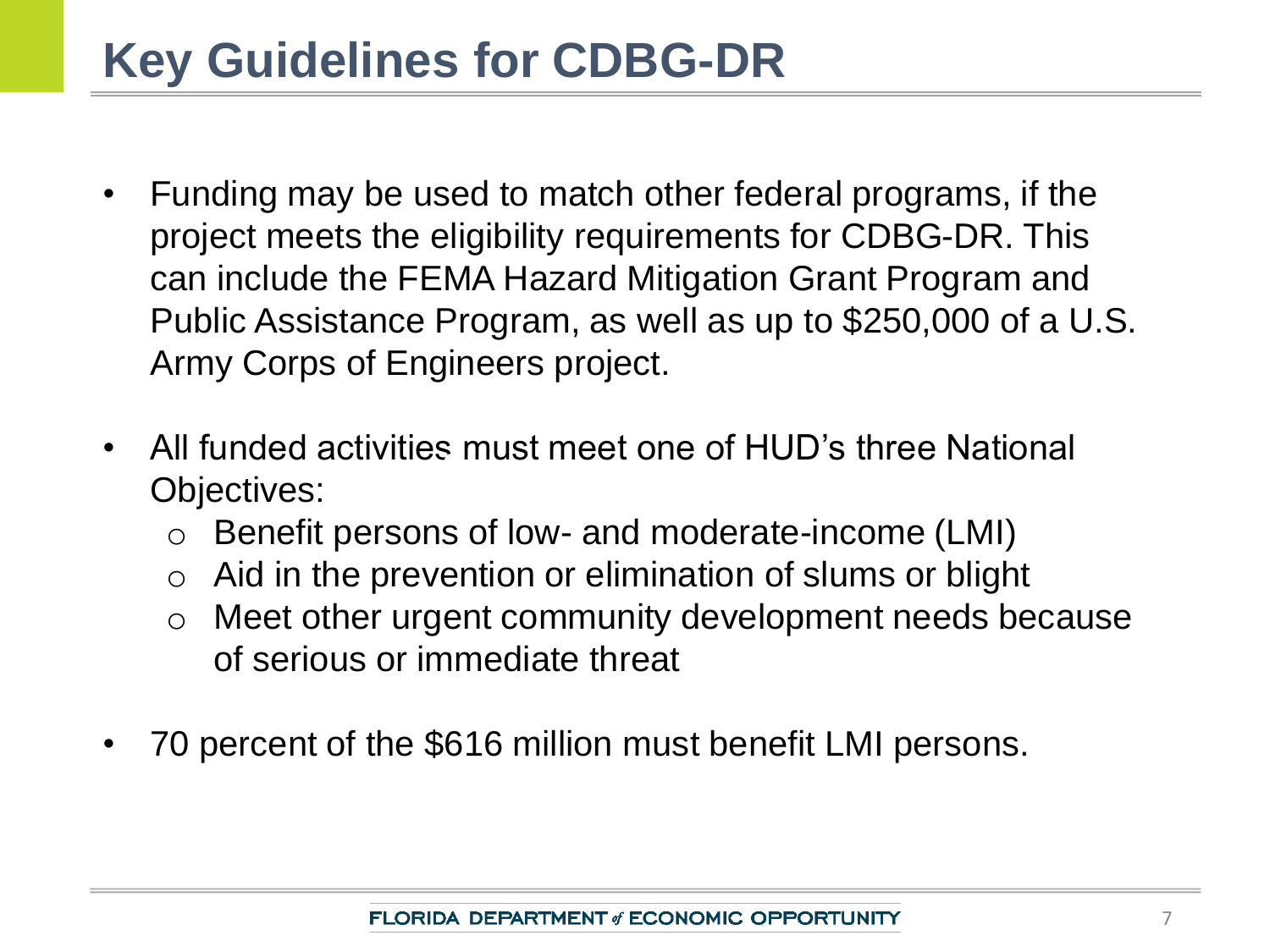### **Key Guidelines for CDBG-DR**

- Funding cannot be used to relocate homes to a floodplain or floodprone area or to pay off loans homeowners received through the U.S. Small Business Administration (SBA).
- Households that make more than 120 percent of the area's median income, are in the flood zone and failed to maintain flood insurance at the time of the hurricane will not be eligible to receive funding to rehabilitate or rebuild their home.
	- o However, these homeowners may be eligible for other forms of assistance such as buyouts, homeownership assistance and/or replacement housing located in less vulnerable areas.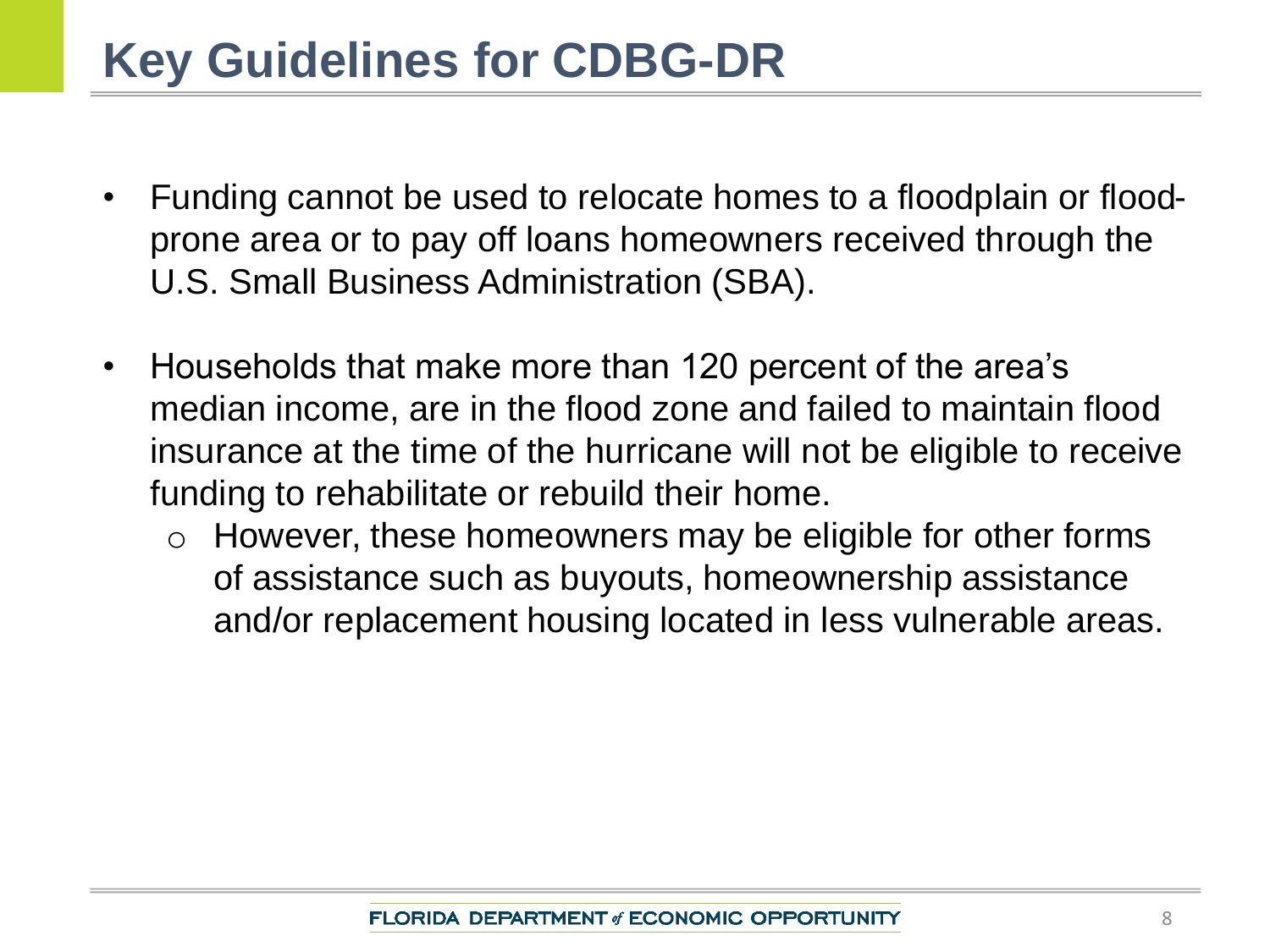CDBG-DR funding can be used to address long-term recovery needs related to:

- Housing
- Infrastructure
- Economic Revitalization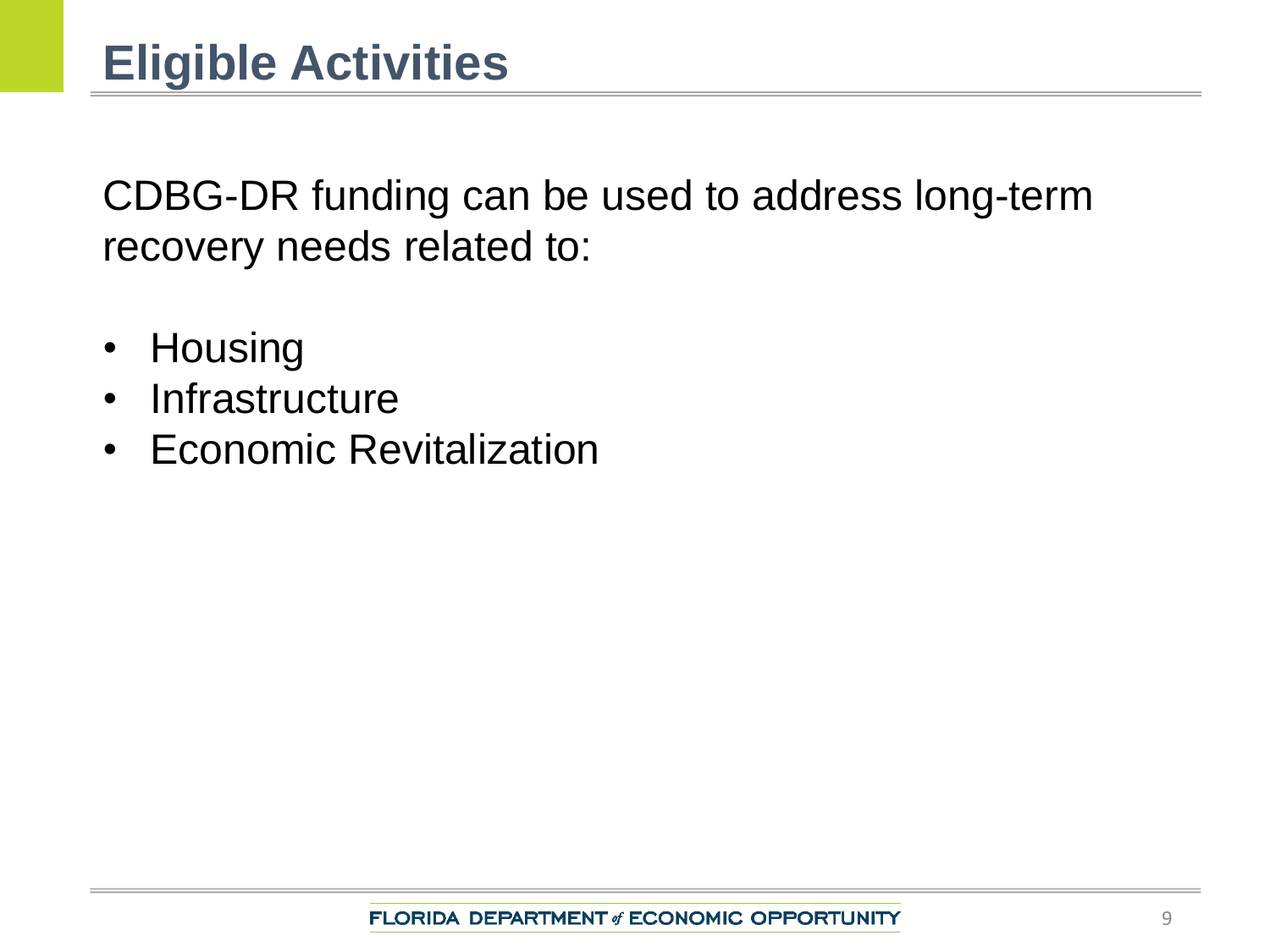Funding must be used to primarily address unmet housing recovery needs.

- This can include:
	- Rehabilitating homes and rental units damaged by Hurricane Irma.
	- $\circ$  Rehabilitating homes not damaged by the disaster when the home is in the area impacted by Hurricane Irma and clear disaster-related impact can be demonstrated.
	- o Constructing new homes or rental units to address disasterrelated impacts.
	- o Housing incentive payments to encourage relocation.
	- o Relocation assistance.
	- o Tenant-based rental assistance.
	- o Property buyouts in high flood-risk areas.
	- o Acquisition of property for other purposes (i.e. development of affordable housing).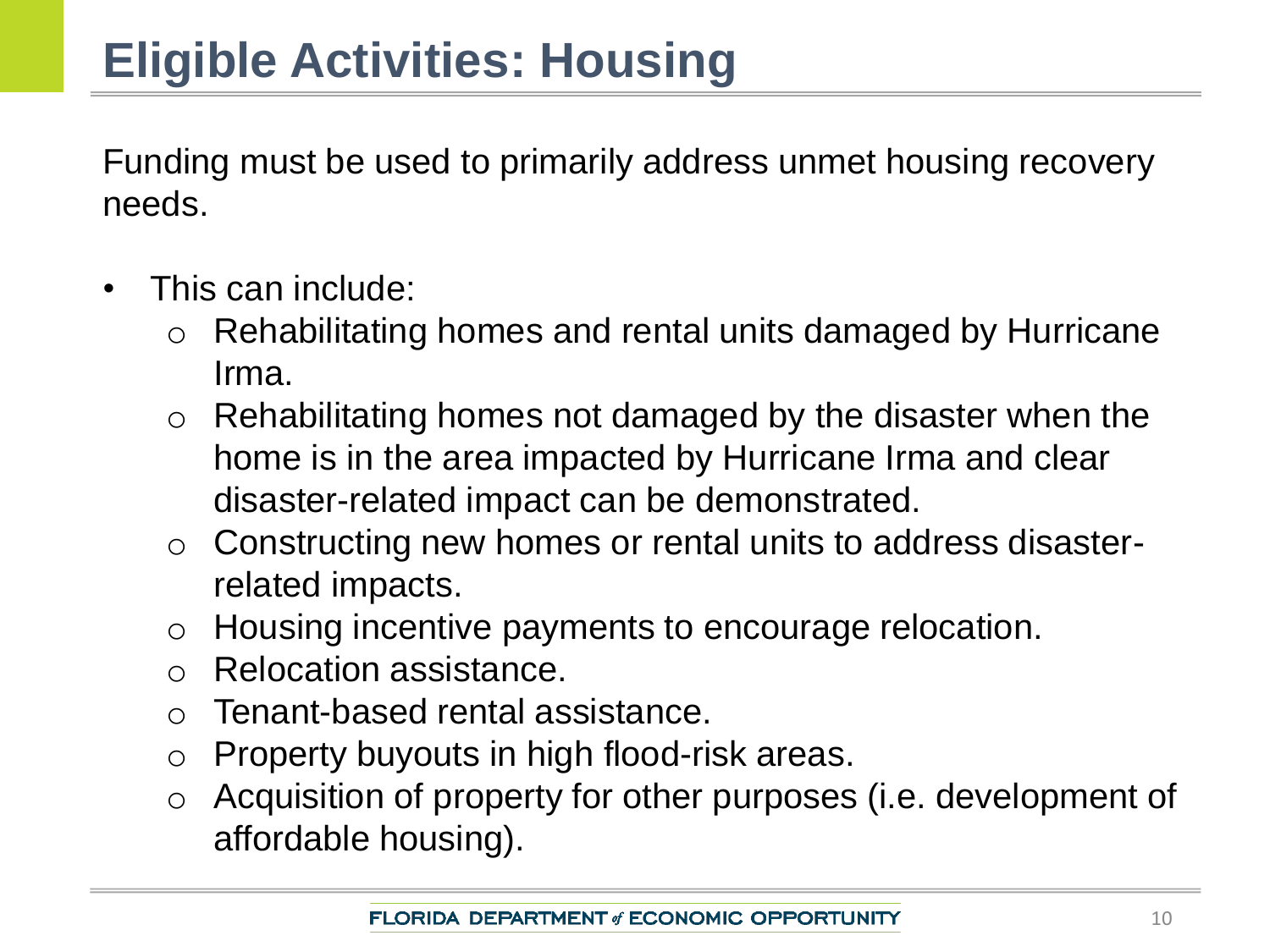Funding can be used to rehabilitate, replace or relocate damaged public facilities, which can include:

- Roads
- Bridges
- Water treatment facilities
- Sewers
- Water lines
- Stormwater management systems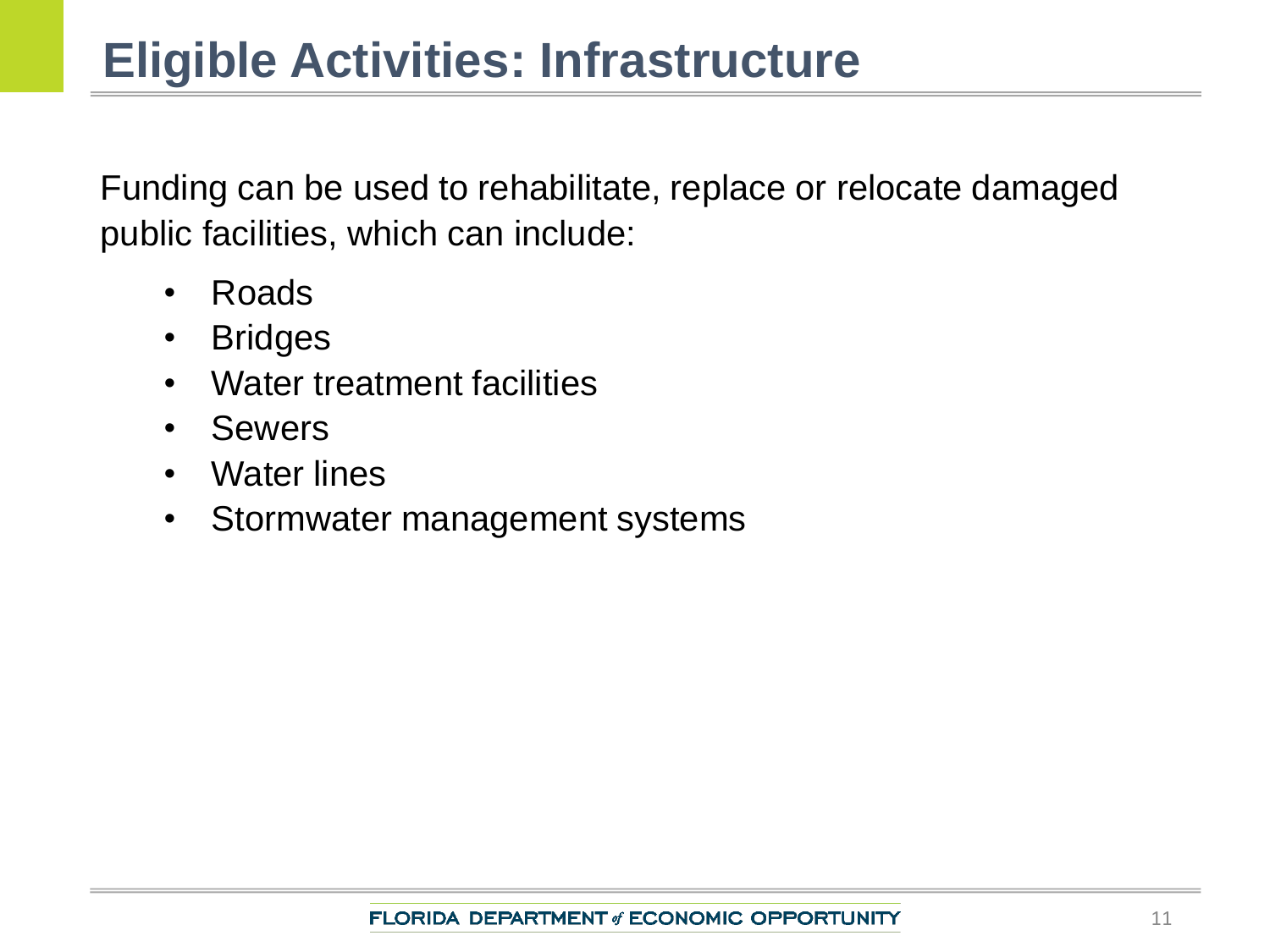### **Eligible Activities: Economic Revitalization**

Funding can be used to restore or improve the local economy through the attraction, retention and return of businesses and jobs, and must address economic impacts caused by the disaster. The prioritization of assistance to small businesses is encouraged.

- This can include:
	- o Public services
	- o Loans and grants to businesses
	- o Working capital for businesses
	- o Revolving loan programs
	- o Job training
	- o Improvements to commercial districts
	- $\circ$  Other efforts to attract and retain workers in devastated communities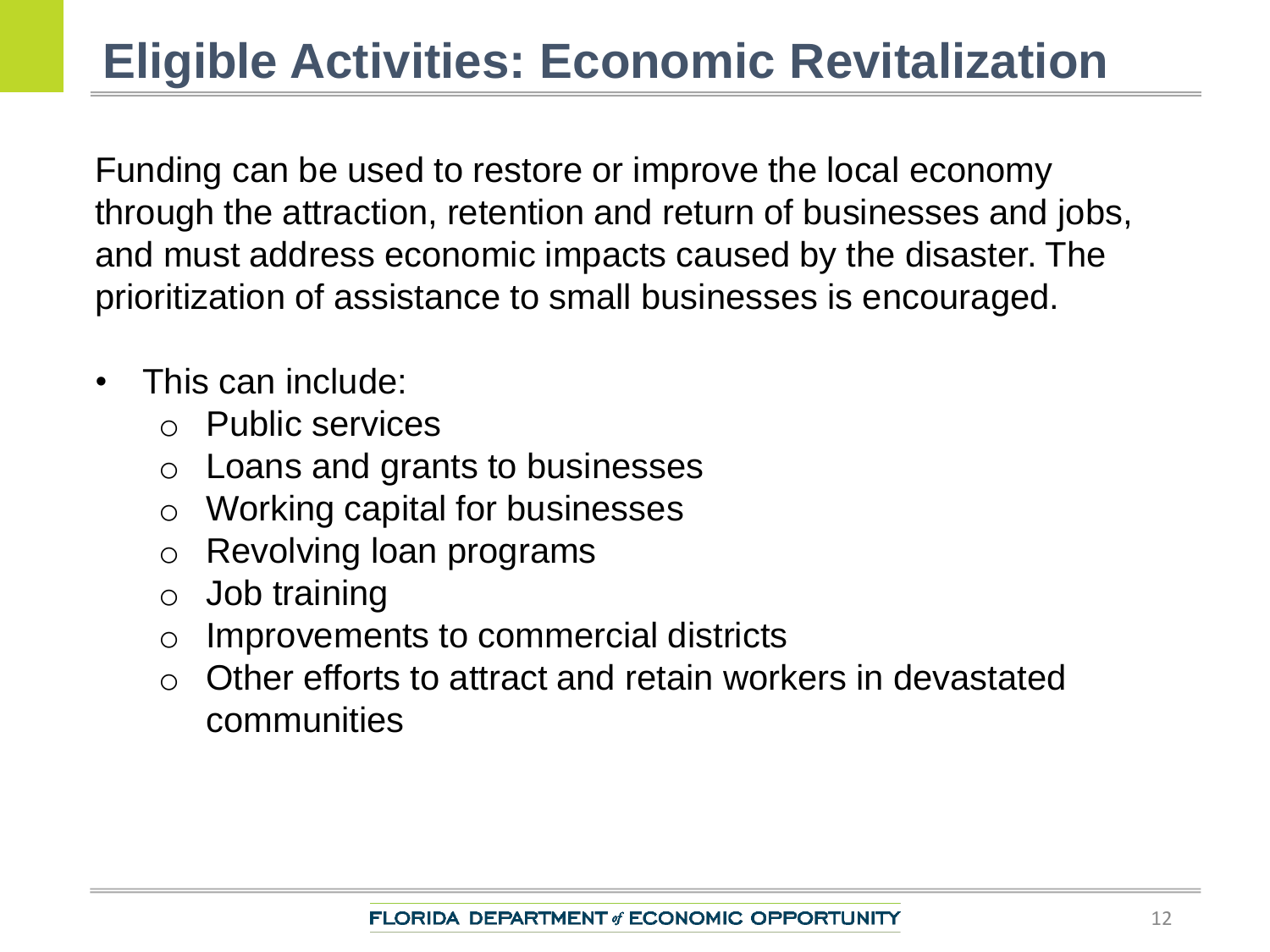#### Preparedness and Mitigation

HUD encourages the state to incorporate preparedness and mitigation measures into CDBG-DR eligible programs and activities to help rebuild communities to be more resilient to withstanding future disasters. All mitigation measures must be incorporated into rebuilding and providing long-term recovery efforts for Hurricane Irma.

#### Reimbursement

Funding can be used to reimburse the state, local governments, public housing authorities and homeowners for disaster recoveryrelated costs that are incurred prior to an award of funding to the entity, for up to one year from the date of the event, if they are eligible CDBG-DR activities and meet program requirements related to environmental review, historic preservation and endangered species.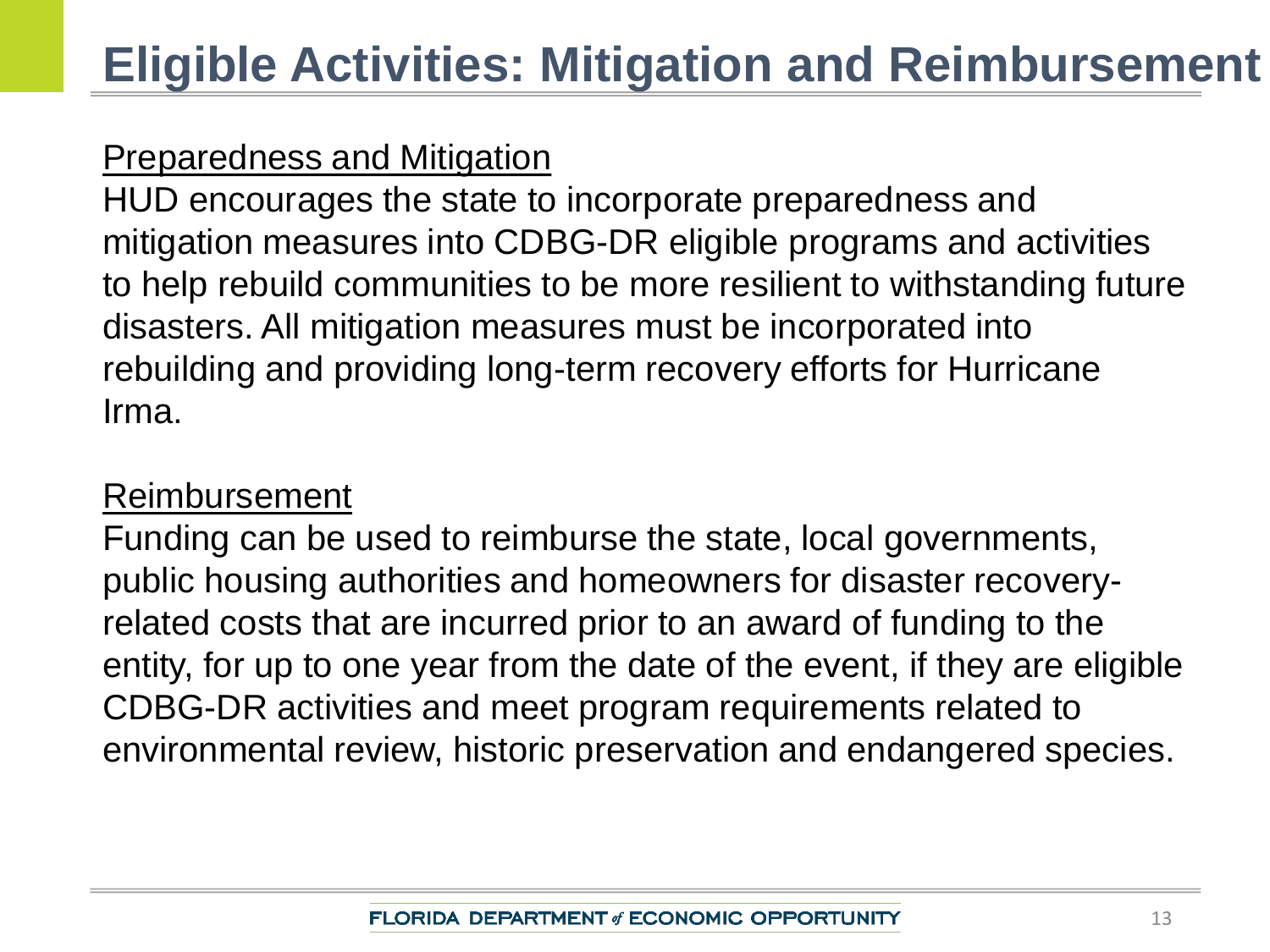### **Duplication of Benefits**

- CDBG-DR funding is intended to address long-term recovery needs that still remain after all other assistance has been exhausted.
- State and local governments must ensure that this funding is used to address gaps and does not duplicate the benefits of other federal assistance programs.
- A duplication occurs when a beneficiary receives assistance for a cumulative amount that exceeds the total need for a specific recovery purpose.

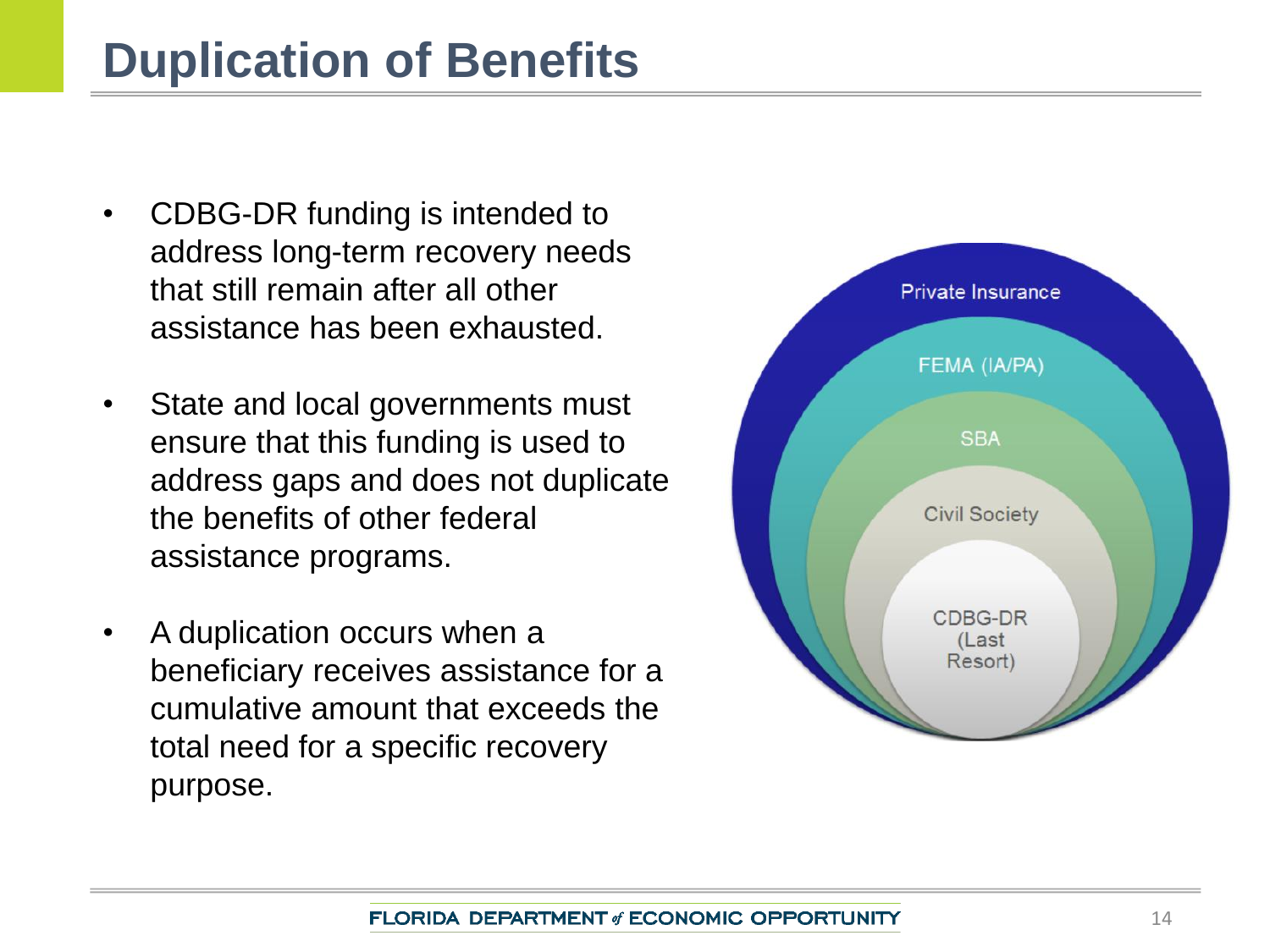# **Projected Timeline of Events**

| <b>Date</b>       | <b>Action</b>                                                                                                                                                                              |  |  |
|-------------------|--------------------------------------------------------------------------------------------------------------------------------------------------------------------------------------------|--|--|
| September 2017    | Hurricane Irma makes landfall in Florida; Congress appropriates \$7.4 billion to support<br>disaster recovery nationwide through the CDBG-DR program.                                      |  |  |
| November 2017     | HUD announced Florida will receive approximately \$616 million to support long-term<br>recovery for Hurricane Irma.                                                                        |  |  |
| December 2017     | DEO began data assessment of unmet needs.                                                                                                                                                  |  |  |
| February 2018     | HUD released guidance that must be followed by state and local governments to<br>access the funding and described which counties will receive the majority (80 percent)<br>of the funding. |  |  |
| <b>March 2018</b> | Through meetings and webinars, DEO will work with communities to finalize<br>assessment of unmet needs and determine how to best design programs to address<br>those needs.                |  |  |
| <b>April 2018</b> | DEO posts a draft of the action plan on its website for 14-day public comment period.                                                                                                      |  |  |
| <b>May 2018</b>   | DEO submits plan to HUD for approval no later than May 15; HUD has 45 days to<br>approve or provide feedback.                                                                              |  |  |
| <b>July 2018</b>  | DEO anticipates that HUD will approve action plan or provide feedback to the state on<br>required revisions.                                                                               |  |  |
| August 2018       | DEO anticipates receiving grant agreement from HUD, which will be expedited and<br>returned to HUD for execution.                                                                          |  |  |
| <b>Fall 2018</b>  | DEO will work with eligible entities to implement programs developed in action plan.                                                                                                       |  |  |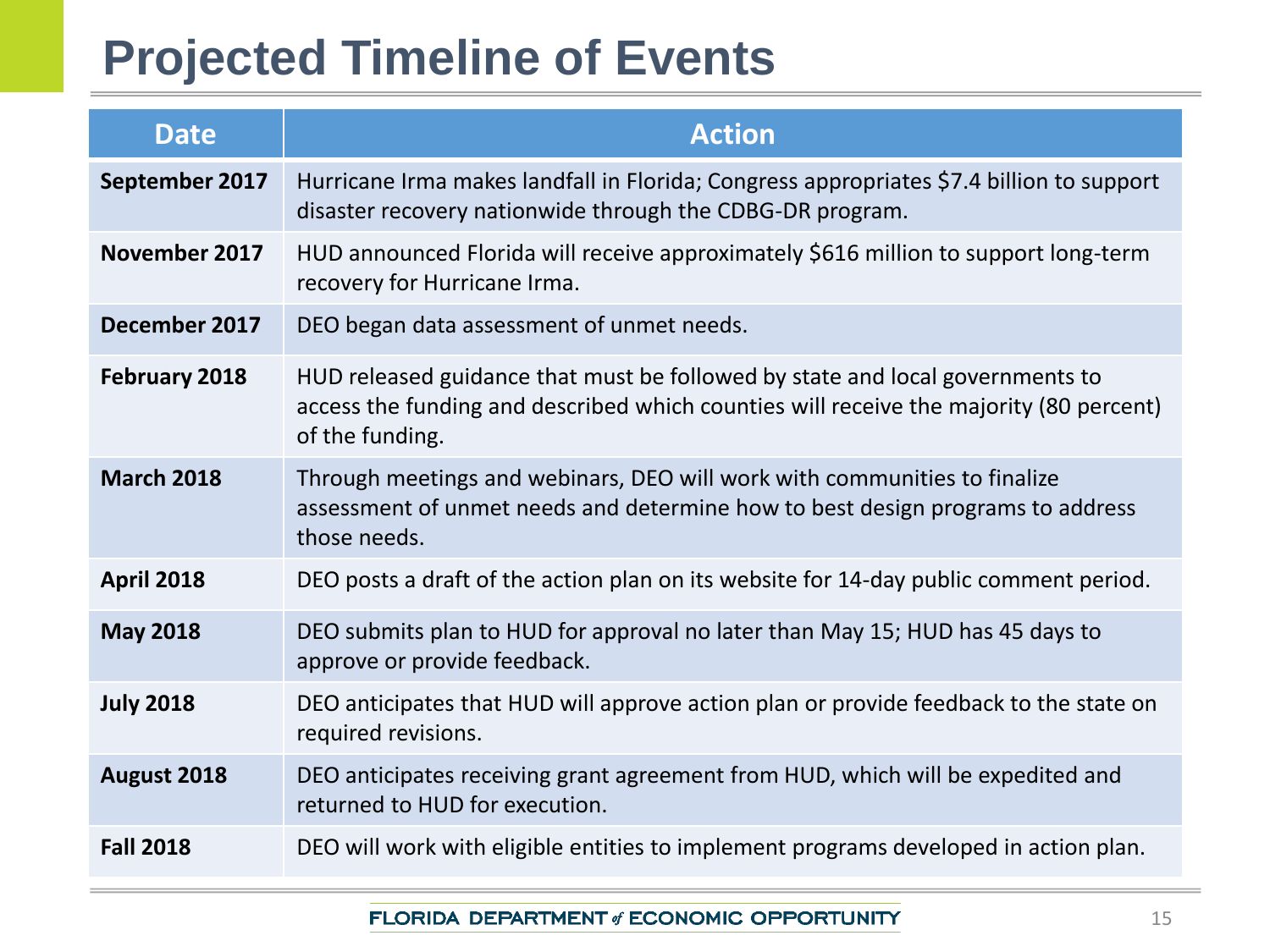### **Unmet Needs Assessment**

### Estimated Storm Impact

 $\overline{\phantom{a}}$  , which is a set of the set of the set of the set of the set of the set of the set of the set of the set of the set of the set of the set of the set of the set of the set of the set of the set of the set of th

– Funds Made Available

Unmet Needs

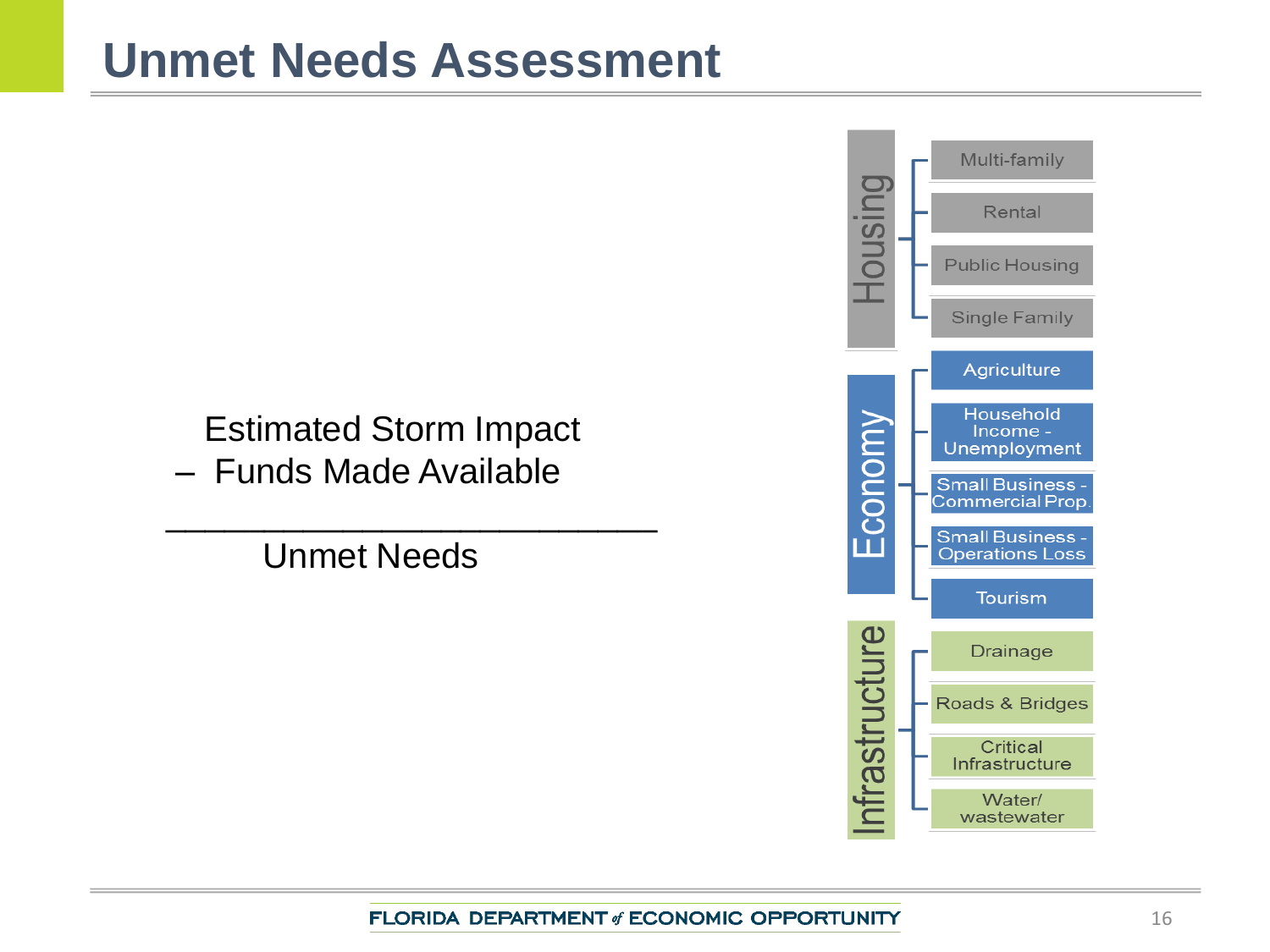### **Action Plan: Program Design**

- The action plan will include programs that specify how the money will be allocated and how communities can access these programs.
- Programs in the action plan should describe the connection between the identified unmet needs and the allocation of CDBG-DR resources.
- Programs should also demonstrate a proportionate allocation of resources relative to areas and categories (housing, economy, infrastructure) of greatest need.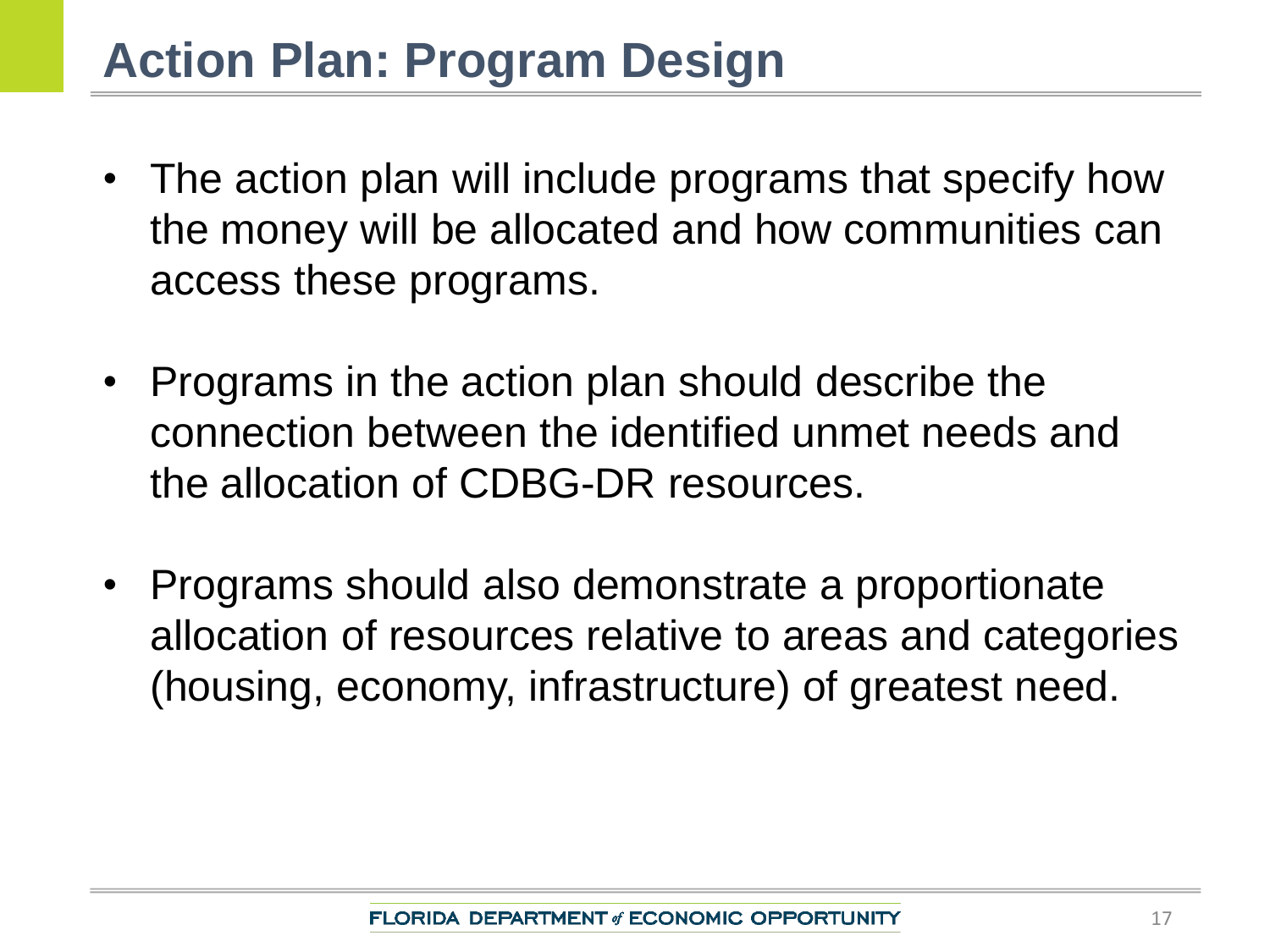### **Next Steps**

- DEO will meet with each community HUD identified as Most Impacted and Distressed to:
	- o Understand remaining unmet needs and priorities for redevelopment;
	- $\circ$  Gather feedback on how to design programs that meet community needs; and
	- o Answer questions related to the funding and next steps.
- DEO will solicit feedback on unmet needs and priorities for redevelopment from other communities impacted by Hurricane Irma.
- DEO will conduct an additional webinar on the unmet needs data assessment and request feedback.
- DEO will publish the draft action plan on its website for a 14-day public comment period.
- DEO will finalize action plan and submit to HUD by May 15, 2018.